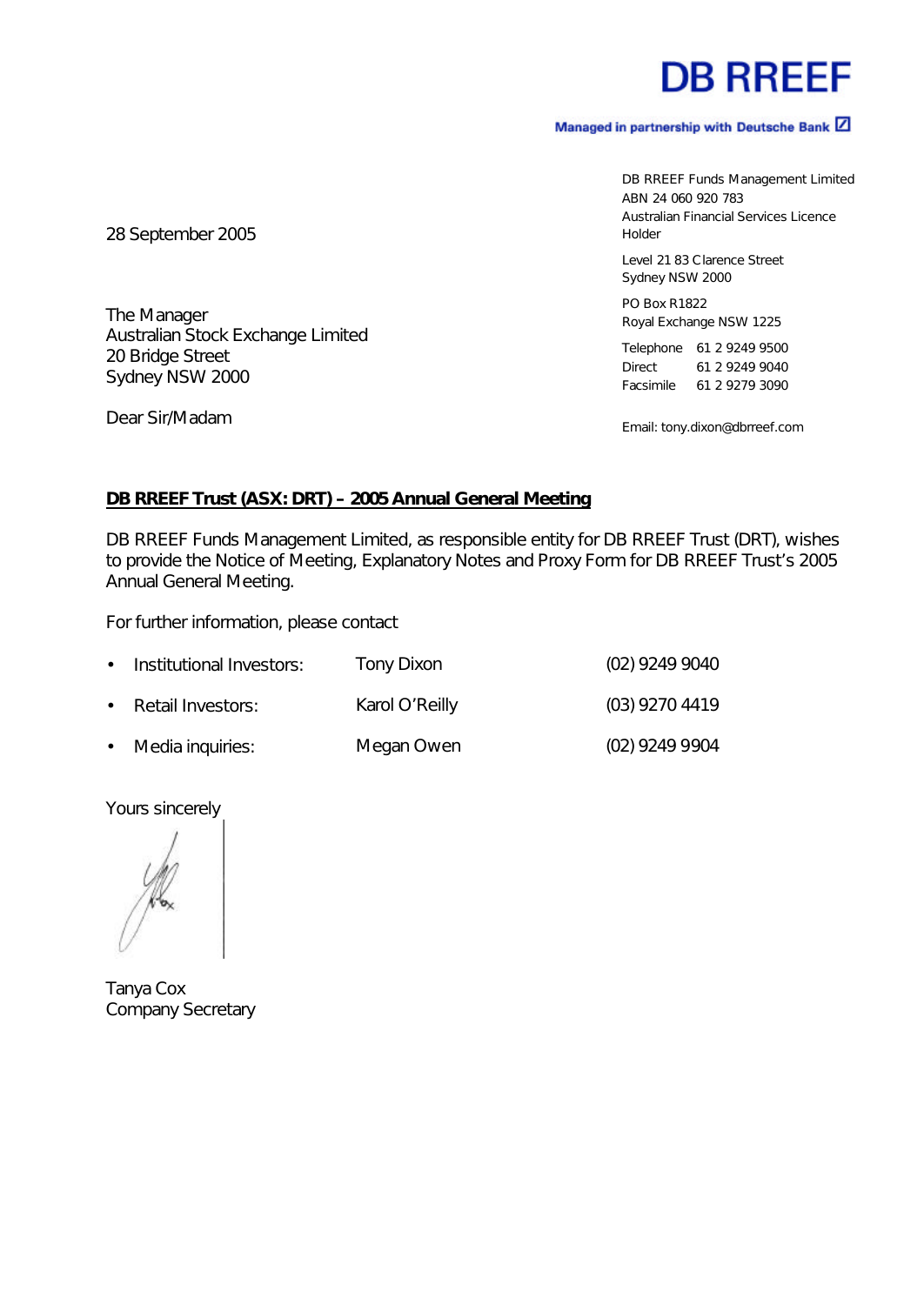# notice of meeting 2005 annual general meeting

**NOTICE** is hereby given by DB RREEF Funds Management Limited as Responsible Entity for each of DB RREEF Diversified Trust (ARSN 089 324 541), DB RREEF Industrial Trust (ARSN 090 879 137), DB RREEF Office Trust (ARSN 090 768 531) and DB RREEF Operations Trust (ARSN 110 521 223) (together, the "DB RREEF Trust") that the 2005 Annual General Meeting of holders of Stapled Securities in the DB RREEF Trust ("Stapled Security Holders") will be held at:

Time: 10.00am

Date: Friday, 25 November 2005

Place: Ballroom No 4, Level B Westin Hotel 1 Martin Place, Sydney NSW 2000

In accordance with section 252S(1) of the Corporations Act 2001 (Cth), DB RREEF Funds Management Limited appoints Christopher Beare to act as Chair of each meeting.

**DB RREEF** 

Managed in partnership with Deutsche Bank Z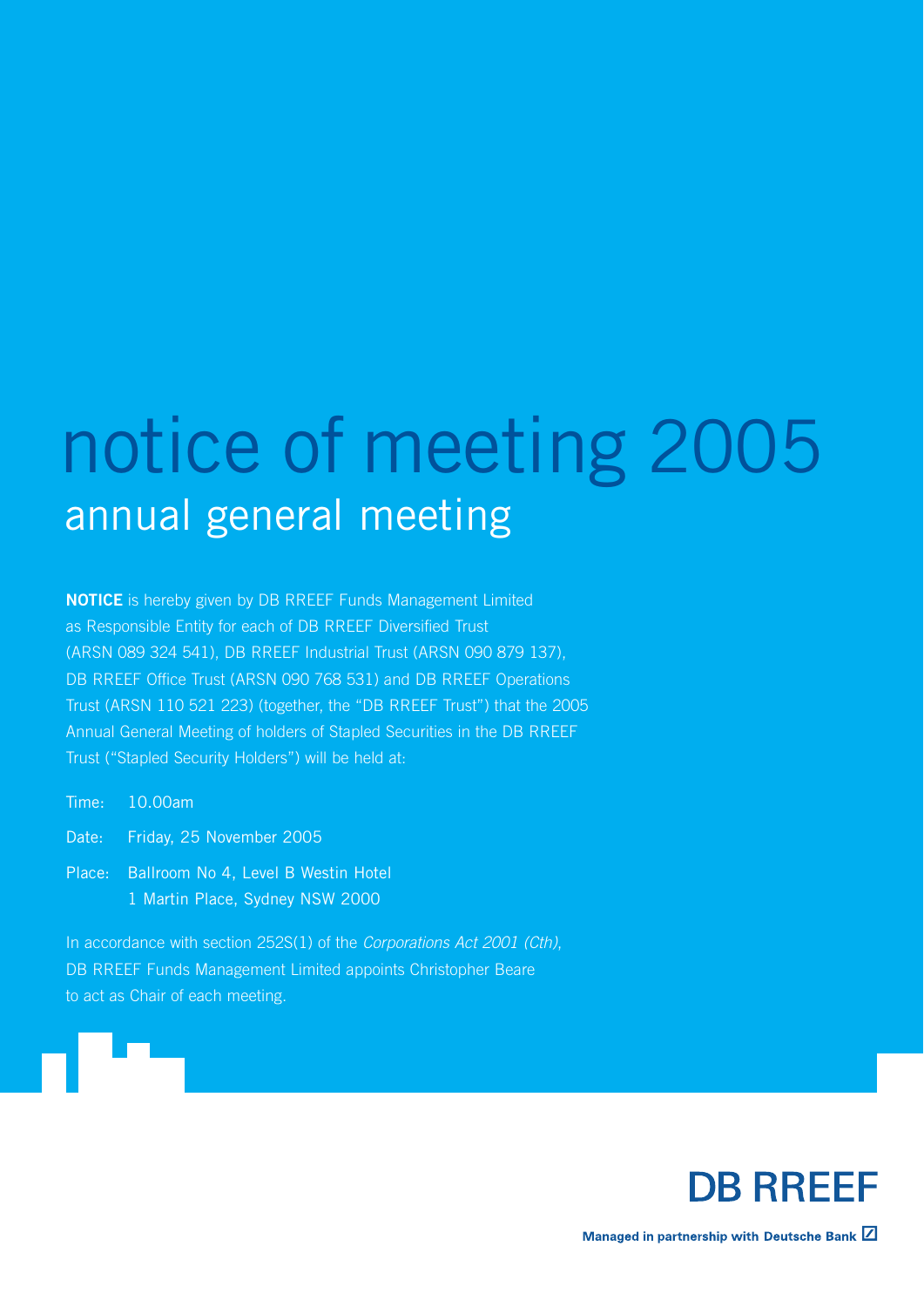## explanatory notes

#### business of the meeting

a. to present the financial statements

To present the Directors' Report, Financial Statements and Independent Auditor's Report for the financial year ended 30 June 2005.

b. to consider and if thought fit to pass the following resolutions ("resolutions"):

#### **1 To ratify the appointment of Directors**

- 1.1 "That the appointment of Christopher Beare as a Director of DB RREEF Funds Management Limited be ratified."
- 1.2 "That the appointment of Elizabeth Alexander AM as a Director of DB RREEF Funds Management Limited be ratified."
- 1.3 "That the appointment of Barry Brownjohn as a Director of DB RREEF Funds Management Limited be ratified."
- 1.4 "That the appointment of Stewart Ewen as a Director of DB RREEF Funds Management Limited be ratified."

#### **2 To ratify the issue of Stapled Securities**

"That for the purposes of ASX Listing Rule 7.4, the issue of Stapled Securities described in the Explanatory Notes dated 21 September 2005 be ratified."

#### **3 To ratify the increase in remuneration of Non-Executive Directors**

"That the increase in remuneration for the Non-Executive Directors of DB RREEF Funds Management Limited and its holding company DB RREEF Holdings Pty Limited as set out in the explanatory notes that accompany this Notice of Meeting and the Remuneration Report be approved."

#### **4 Adoption of Remuneration Report**

"That the Remuneration Report for the financial year ended 30 June 2005 be adopted."

(Note that the vote on this item is advisory only and does not bind the directors or DRFM).

Information on the Resolutions is set out in the accompanying Explanatory Notes.

Each of the above Resolutions is an ordinary Resolution.

The passing of each of the above Resolutions in respect of an individual Trust is dependent upon the corresponding Resolution for each of the other Trusts being passed.

By Order of the Board

Tanya Cox Company Secretary DB RREEF Funds Management Limited 21 September 2005

#### introduction

These explanatory notes are intended to provide DB RREEF Stapled Security Holders with information to assess the merits of the Resolutions contained in the accompanying Notice of Annual General Meeting.

#### resolution  $1 -$  to ratify the appointment of directors

1.1 to ratify the appointment of Christopher Beare as a director

Christopher Beare was appointed a Director on 4 August 2004 and is seeking Stapled Security Holders' ratification as a Director of DB RREEF Funds Management Limited.

**Christopher Beare** BSc BE (Hons), MBA, PhD, FAICD Chair and Independent Director

Chris Beare possesses a wealth of experience in technology, finance and investment. He joined investment bank Hambros Australia in 1991, becoming head of corporate finance in 1994 and joint Chief Executive in 1995, serving until Hambros was acquired by Société Générale in 1998. During that period Hambros was active in infrastructure, telecoms, media and in China. Chris remained a director of SG Australia until 2002. From 1998, he helped form Radiata (a technology start-up spanning Sydney and Silicon Valley). As Chair and Chief Executive Officer, he then steered it to a successful sale to Cisco Systems in 2001. For four years prior to joining Hambros, Chris was Executive Director of the Melbourne-based Advent Management venture capital firm. Chris has been a director of a number of companies in the finance, infrastructure and technology sectors.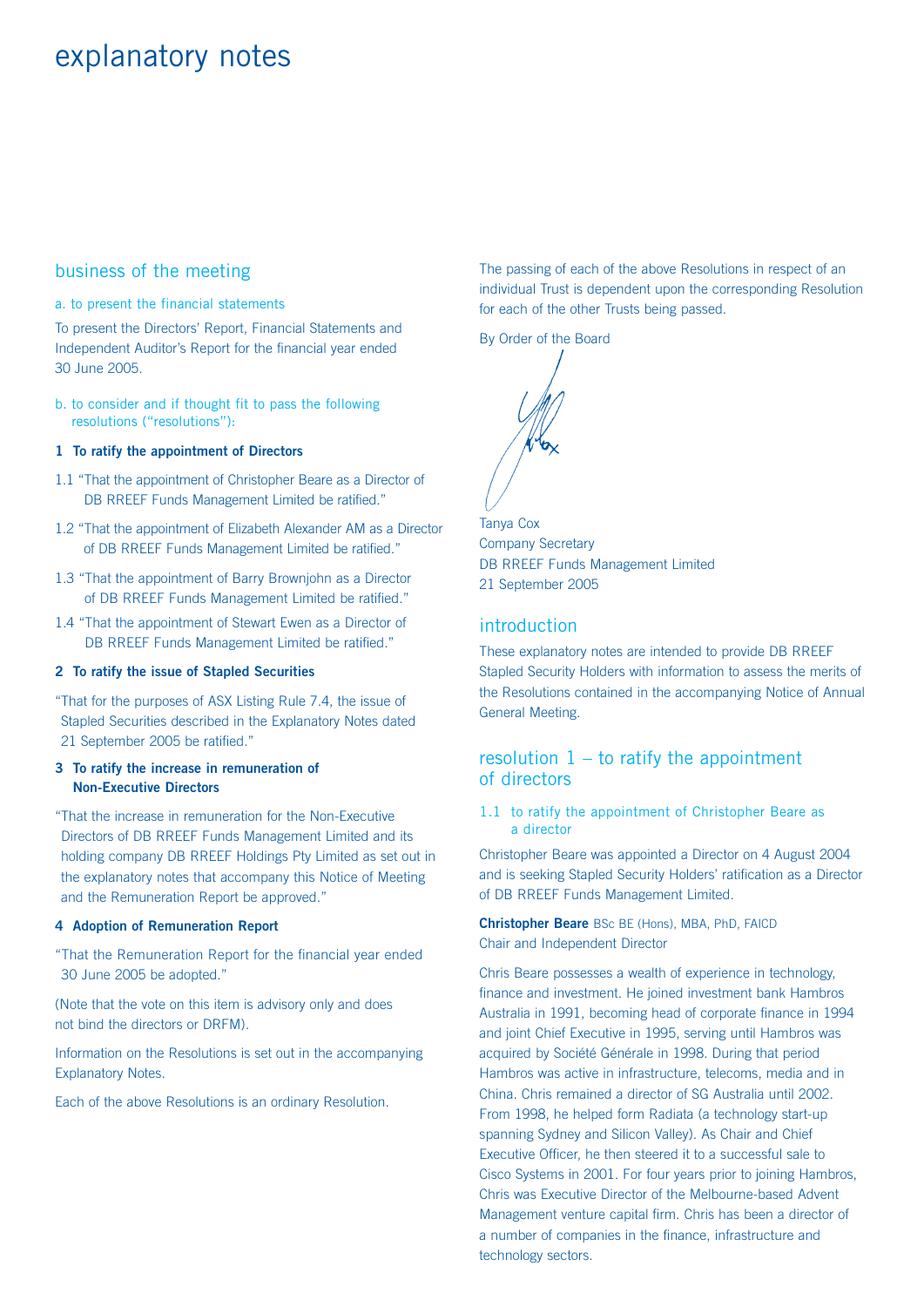Chris is both the Chair and an Independent, Non-Executive Director of DB RREEF Funds Management Limited. He is also a member of the Board Nomination and Remuneration Committee and the Board Treasury Policy Committee.

The Board unanimously recommends that Stapled Security Holders ratify Christopher Beare's appointment as a Director of DB RREEF Funds Management Limited.

#### 1.2 to ratify the appointment of Elizabeth Alexander AM as a director

Elizabeth Alexander was appointed a Director on 1 January 2005 and is seeking Stapled Security Holders' ratification as a Director of DB RREEF Funds Management Limited.

#### **Elizabeth Alexander AM** BComm, FCA, FAICD, CPA Independent Director

Elizabeth Alexander was formerly a partner with PricewaterhouseCoopers and is currently a director of Amcor Limited, Boral Limited and CSL Limited, deputy chair of the Financial Reporting Council, and a member of the Takeovers Panel. Elizabeth's previous appointments include national chair of the Australian Institute of Company Directors, National President of the Australian Society of Certified Practicing Accountants and a member of the Australian Accounting Standards Board. Elizabeth is also chair of a number of board audit committees.

Elizabeth is an independent, Non-Executive Director of DB RREEF Funds Management Limited and is the Chair of the Board Audit Committee.

The Board unanimously recommends that Stapled Security Holders ratify Elizabeth Alexander's appointment as a Director of DB RREEF Funds Management Limited.

#### 1.3 to ratify the appointment of Barry Brownjohn as a director

Barry Brownjohn was appointed a Director on 1 January 2005 and is seeking Stapled Security Holders' ratification as a Director of DB RREEF Funds Management Limited.

#### **Barry Brownjohn** BComm

#### Independent Director

Barry Brownjohn was formerly the Australian managing director for the Bank of America. While with the Bank of America he also held a range of senior management roles in various overseas locations. He is currently a director of South Australia Financing Authority and Bakers' Delight Holdings Limited. Barry's previous appointments include chair of the International Banks and Securities Association and the Asia Pacific Managed Futures Association.

Barry is an independent, Non-Executive Director of DB RREEF Funds Management Limited and is the Chair of the Board Treasury Policy Committee and a member of the Board Audit Committee.

The Board unanimously recommends that Stapled Security Holders ratify Barry Brownjohn's appointment as a Director of DB RREEF Funds Management Limited.

#### 1.4 to ratify the appointment of Stewart Ewen as a director

Stewart Ewen was appointed a Director on 4 August 2004 and is seeking Stapled Security Holders' ratification as a Director of DB RREEF Funds Management Limited.

#### **Stewart Ewen FILE**

Independent Director

Stewart Ewen has extensive property experience, commencing with the Hooker Corporation in 1966 where he worked throughout Australia and South East Asia. In 1983 he established Byvan Limited which, by 2000, managed \$8 billion in shopping centre assets in Australia, Asia and North America. In 1999, he sold his interest in Byvan to the Savills Group in London, remaining as Chair until 2001. As the major partner of NavyB Pty Ltd he has completed numerous residential and commercial property projects. He has also held the position of Managing Director of Enacon Ltd, and was instrumental in the establishment of Converting Technology Pty Ltd. Stewart has also served as President of the Property Council of NSW and is a Director of the Cure Cancer Australia Foundation and Cell Bank Australia. Stewart is also a Director of CapitaCommercial Trust Management Limited, Singapore.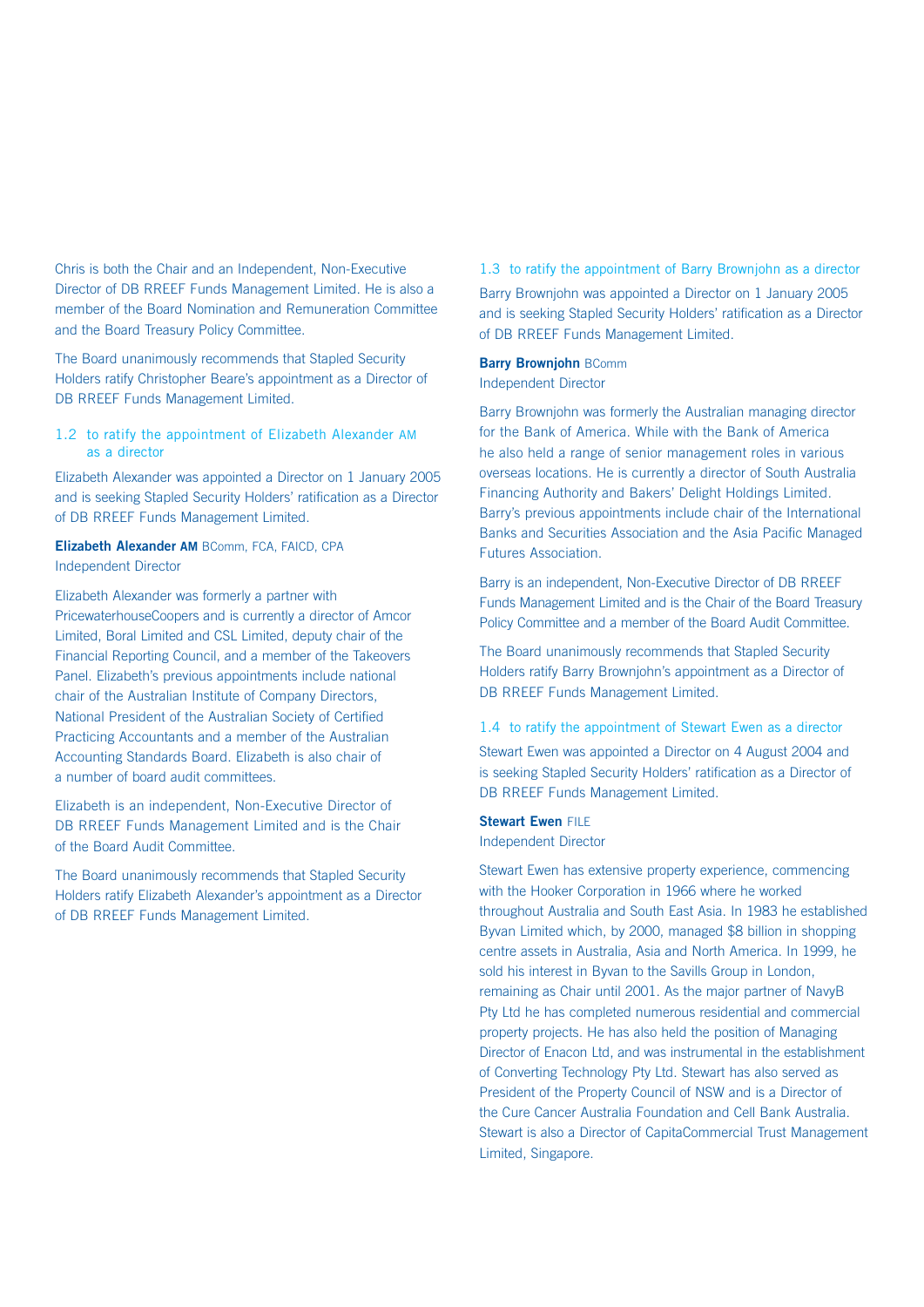Stewart is an Independent, Non- Executive Director of DB RREEF Funds Management Limited and a member of the Board Audit Committee and the Board Nomination and Remuneration Committee.

The Board unanimously recommends that Stapled Security Holders ratify Stewart Ewen's appointment as a Director of DB RREEF Funds Management Limited.

#### resolution 2 – ratification of the issue of stapled securities under the rents issue

Resolution 2 seeks Stapled Security Holder ratification of the issue of Stapled Securities for the purposes of the ASX Listing Rule 7.4.

On 15 June 2005, DB RREEF Funds Management Limited as responsible entity for the DB RREEF RENTS Trust issued \$204 million of Real-estate perpetual ExchaNgeable sTep-up Securities ("RENTS"). The monies raised through the issue of RENTS was used to refinance DB RREEF Trust's senior debt.

The RENTS offer was made to all DB RREEF Trust investors, institutional investors and the general public and RENTS were issued to a wide cross-section of investors.

Under the terms of RENTS, DB RREEF Funds Management Limited may elect, after June 2012, to exchange RENTS for DB RREEF Trust Stapled Securities at the volume weighted average price less two percent. If such an election was made on the day RENTS were issued, 15 June 2005, the relevant price would have been \$1.358971 and 150,113,624 DB RREEF Trust Stapled Securities would have been issued.

ASX Listing Rule 7.1 prevents DRFM from issuing more than a certain number of "equity securities" in DB RREEF Trust without seeking Stapled Security Holder approval. In essence, that number is equal to 15 percent of the number of "ordinary securities" on issue in DB RREEF Trust calculated on a rolling 12-month basis.

On 29 April 2005 ASX issued a waiver, with regard to DB RREEF Trust, which treats the issue of RENTS as, in effect, the issue of Stapled Securities in DB RREEF Trust for the purpose of calculating placement capacity under ASX Listing Rule 7.1. The issue of Stapled Securities arising from any exchange of RENTS was within the limits permitted under ASX Listing Rule 7.1. Accordingly, Stapled Security Holder approval was not required at the time those Stapled Securities were issued.

If Stapled Security Holders ratify the issue of Stapled Securities (represented by the issue of RENTS) described above, the issue will be ratified for the purpose of ASX Listing Rules 7.1 and 7.4 and DB RREEF Funds Management Limited will not be required to count those Stapled Securities for the purpose of determining whether the limit in ASX Listing Rule 7.1 would be exceeded in respect of issues of securities taking place in the future.

The Board unanimously recommends that Stapled Security Holders ratify the issue of Stapled Securities.

#### resolution 3 – to ratify the increase in remuneration of non-executive directors

Resolution 3 seeks approval by Stapled Security Holders of the increase in the total remuneration of all Non-Executive Directors of DB RREEF Funds Management Limited and its holding company DB RREEF Holdings Pty Limited.

Non-Executive Directors are currently paid fees of less than a total of \$1.25 million per annum. It is now proposed that the Non-Executive Directors be paid from a single pool of monies of \$1.25 million per annum unless a further increase in the pool is approved by Stapled Security Holders at a general meeting. Each individual Non-Executive Director's remuneration is recommended by the Board Nomination and Remuneration Committee and agreed by the Board. The remuneration framework under which the Board Nomination and Remuneration Committee operates is outlined in the Remuneration Report that commences on page 82 of the DB RREEF Trust Annual Report 2005.

The Board unanimously recommends that Stapled Security Holders ratify the increase in remuneration of the Non-Executive Directors.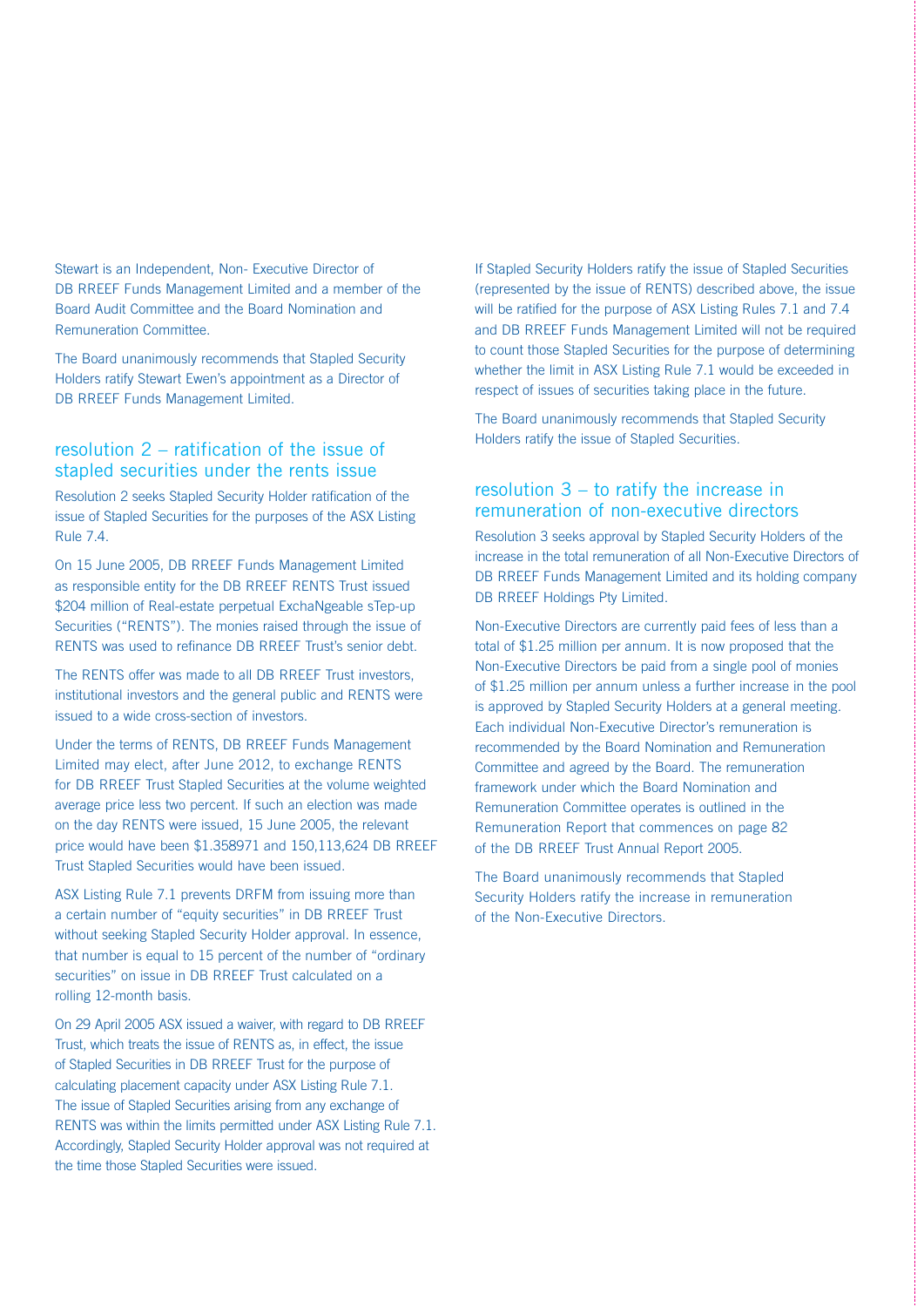### explanatory notes (continued)

## information for stapled security holders

#### resolution 4 – adoption of remuneration report

The purpose of Resolution 4 is to adopt the Remuneration Report for the financial year ended 30 June 2005. The Remuneration Report commences on page 82 of DB RREEF Trust Annual Report 2005.

Under section 250R of the Corporations Act, a listed company is required, at its annual general meeting, to put a vote to its members to approve the remuneration report. DB RREEF Funds Management Limited has determined that DB RREEF Trust will be subject to this obligation even though it is not a listed company.

During the meeting there will be an opportunity for Stapled Security Holders to comment on and ask questions about the Remuneration Report.

The Board unanimously recommends that Stapled Security Holders adopt the 2005 Remuneration Report.

The vote on Resolution 4 is advisory only and does not bind the Directors or DRFM.

By Order of the Board

Tanya Cox Company Secretary 21 September 2005

#### conduct of the AGM

DB RREEF Trust is the collective name for DB RREEF Diversified Trust, DB RREEF Industrial Trust, DB RREEF Office Trust and DB RREEF Operations Trust, the units of which are traded on the Australian Stock Exchange as a Stapled Security. As each Trust is a separate legal entity, each is required to conduct a separate general meeting, each considering exactly the same business.

Chris Beare as Chair of the meetings has determined that, because the business of each of the four meetings is identical, the results of business of each of the meetings are inter-dependent and the persons eligible to vote at each meeting are the same and have the same voting power, each of the four meetings will be conducted concurrently and the voting on each item of business will also be conducted concurrently.

Therefore, although four meetings will be held at once, from an administrative and an attendee point of view, the conduct of the DB RREEF Trust Annual General Meeting will be as if it were one single meeting.

#### majority required

The Resolutions are ordinary Resolutions and will be passed if more than 50 percent of the votes cast by Stapled Security Holders entitled to vote on each Resolution are cast in favour of the Resolution.

#### quorum

The quorum necessary for this Annual General Meeting is 10 Stapled Security Holders present in person or by proxy.

#### voting in person

If you wish to vote in person, you should attend the Annual General Meeting, to be held on Friday, 25 November 2005, commencing at 10.00am at Ballroom No 4, Level B, Westin Hotel, No 1 Martin Place, Sydney NSW 2000.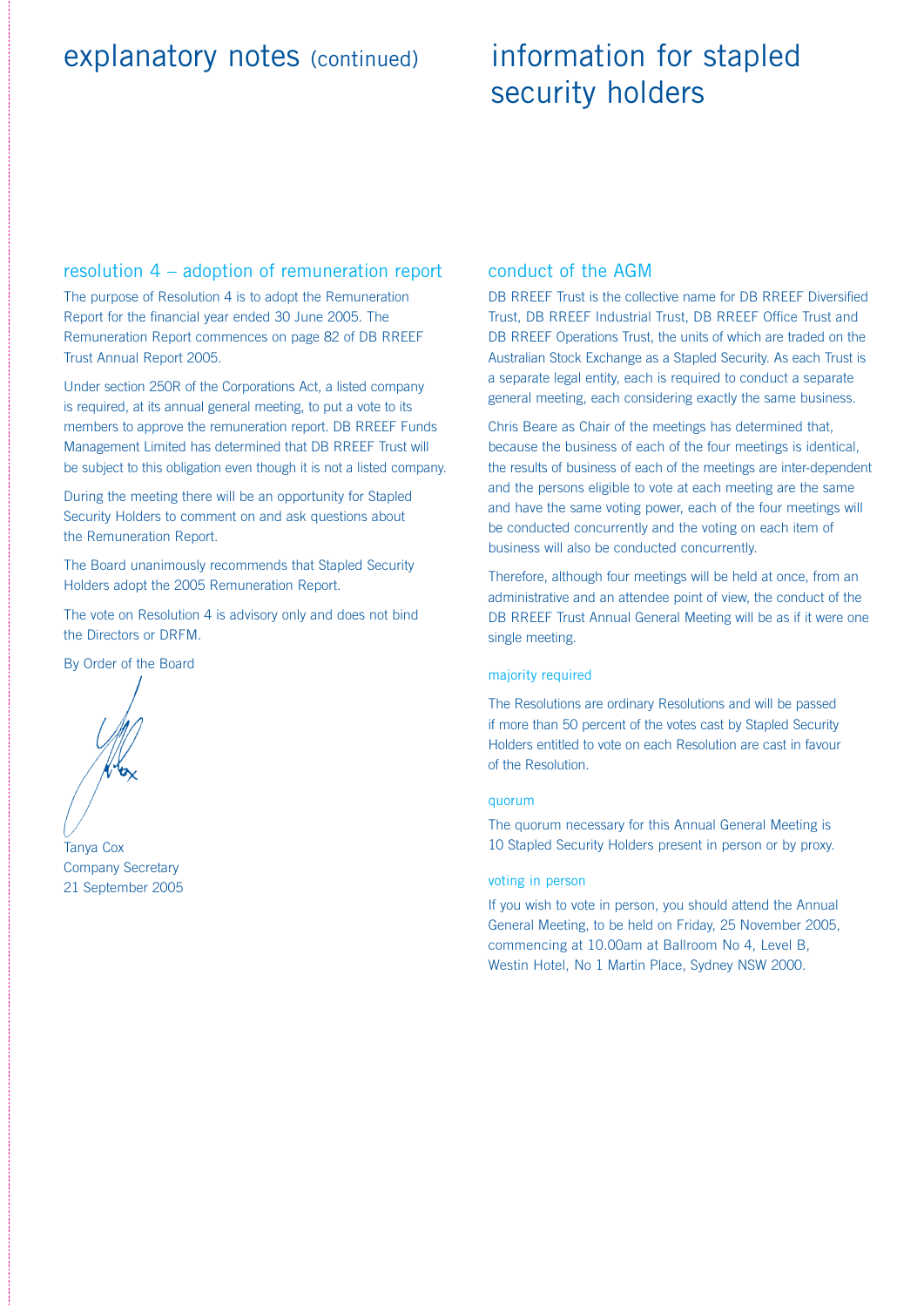## information for stapled security holders (continued)

#### voting by proxy

If you are unable to attend the meeting in person you may appoint a proxy to attend the meeting in your place. The proxy does not need to be a Stapled Security Holder. If you are entitled to cast two or more votes then you may appoint two proxies and may specify the proportion or number of votes each proxy is appointed to exercise. If no proportion or number is specified, each proxy may exercise half of your votes. To appoint a proxy please complete the accompanying Proxy Form and return it to the Security Register, ASX Perpetual Registers Limited, so that the Proxy Form is received by them by 10.00am Wednesday, 23 November 2005.

Instructions for completing your Proxy Form are outlined on the form and you may return your Proxy Form by:

- posting it in the reply paid envelope provided; or
- posting it to ASX Perpetual Registrars Limited, Locked Bag A14, Sydney South NSW 1235; or
- hand delivering it to ASX Perpetual Registrars Limited. Level 8, 580 George Street, Sydney NSW 2000; or
- faxing it to 02 9287 0309 or +61 2 9287 0309 (from outside Australia); or
- lodging it online at www.asxperpetual.com.au in accordance with the instructions provided on the website. You will need your Holder Identification Number (HIN) or Security Reference Number (SRN) to lodge your proxy form online.

In the case of joint holders the proxy form may be signed by any one holder.

You must lodge your valid proxy form at least 48 hours prior to the time notified for the meeting.

voting cut-off date and voting exclusion statement

Subject to the following, all Stapled Security Holders appearing on the register of Stapled Securities of the DB RREEF Trust as at 7.00pm (EST) on Wednesday, 23 November 2005 will be entitled to attend and vote at the meeting.

In respect of the Resolutions, DB RREEF Funds Management Limited and any of its associates which have an interest in the Resolutions other than as a Stapled Security Holder are not entitled to vote on the Resolutions.

DB RREEF Funds Management Limited will disregard any votes cast on Resolution 2 by persons who participated in the issue to which the Resolution relates and any associate of any such person. This means that if you were allocated securities as part of the RENTS offer on 15 June 2005 you and your associates are not entitled to vote on Resolution 2.

DB RREEF Funds Management Limited will disregard any votes cast on Resolution 3 by Directors of DB RREEF Funds Management Limited and any associate of any Director.

DB RREEF Funds Management Limited however need not disregard a vote cast on the Resolution if:

- it is cast by a person as proxy for a person who is entitled to vote, in accordance with the directions on the proxy form; or
- it is cast by the person chairing the meeting as proxy for a person who is entitled to vote, in accordance with a direction on the proxy form to vote as the proxy decides.

#### enquiries

If you have any questions about the Resolutions, attending the AGM, how to vote or Proxy Forms please contact the Infoline on **1800 819 675** Monday to Friday between 8.30am and 5.30pm (EST) or consult your financial or other professional adviser.